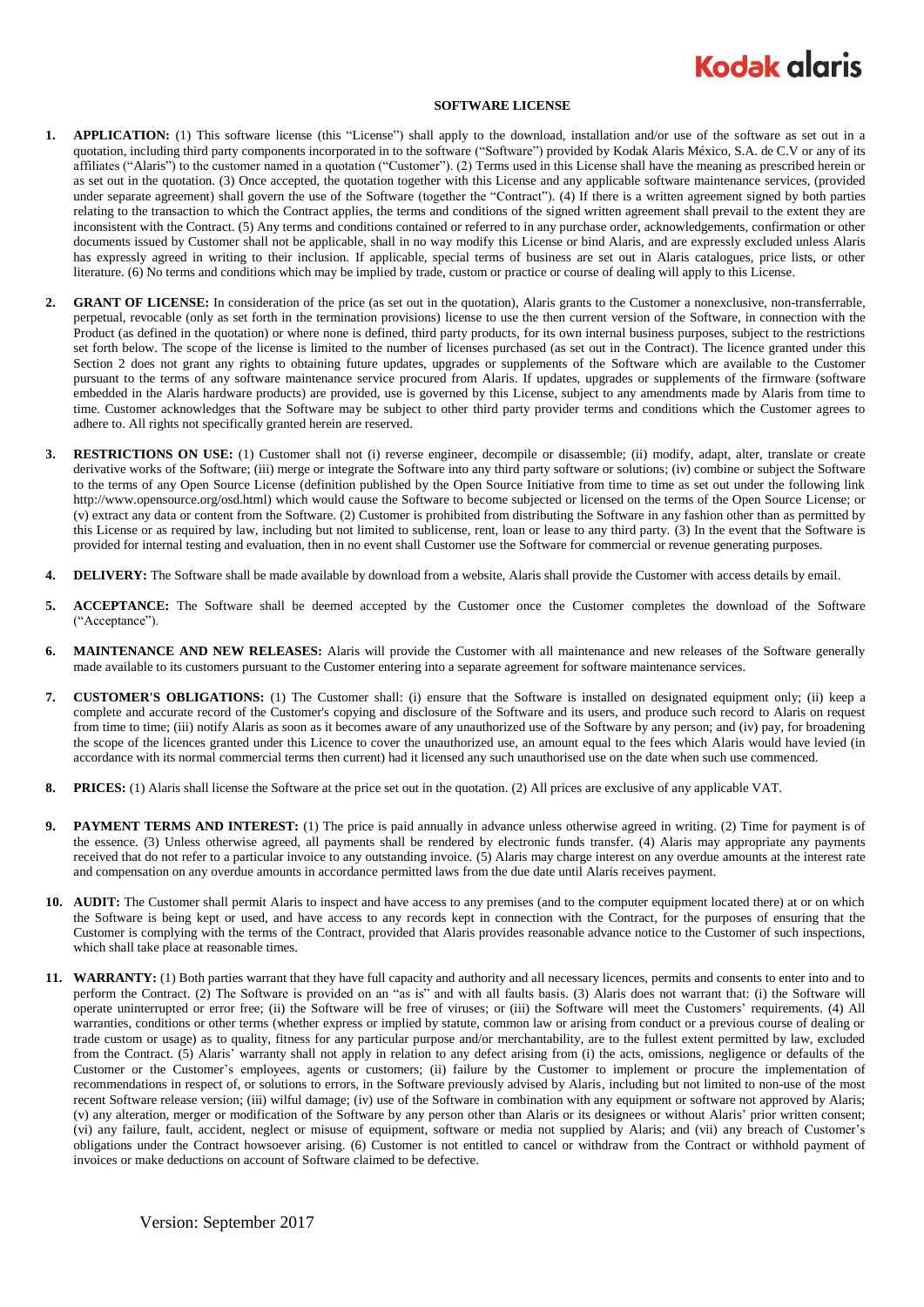## **Kodak alaris**

- **12. LIMITATION OF LIABILITY:** (1) If not expressly provided for otherwise in this License, in no event, whether in contract, tort (including in either case negligence), misrepresentation (other than fraudulent misrepresentation), breach of statutory duty or otherwise pursuant to the Contract, shall Alaris be liable for any loss of profits, anticipated savings, revenue, business, loss or corruption of data or reconstruction of data, loss of use, loss of goodwill, loss due to delay or any indirect, special, incidental or consequential loss or damage whatsoever. (2) Alaris' sole obligation and liability for breach of the warranty set out in Section 11 (2) above, is for Alaris to use commercially-reasonable efforts, at Alaris' expense, to replace software media or modify the Software so that the warranty specified under Section 11 (2) is true. In the event of a warranty claim, Customer shall be responsible for the removal of any defective Software and subsequent replacement of any replacement Software. (3) Subject to (1) and (2), Alaris' aggregate liability for all other claims, whether in contract, tort (including in either case negligence), misrepresentation (other than fraudulent misrepresentation), breach of statutory duty or otherwise pursuant to the Contract, shall be limited to the price paid by the Customer for the specific Software giving rise to the claim in the 12 months prior to the claim which the loss or damage occurred. (4) Nothing in the Contract shall be deemed to exclude or limit Alaris' liability in respect of: (i) Loss or damage caused by wilful intent or gross negligence of Alaris or Alaris' officers, employees, agents or contractors; (ii) Injuries to or death of any person, caused by Alaris or Alaris' officers, employees, agents or contractors; or (iii) any other liability which cannot be excluded at law. (5) Any claim for loss or damages, save for pursuant to (4) above, must be notified to Alaris within twelve (12) months as from the date on which the damage was caused, failing which such claim is deemed to be waived.
- **13. INTELLECTUAL PROPERTY AND COPYRIGHT:** (1) Customer acknowledges that all intellectual property rights meaning all inventions, patents, registered designs, design rights, database rights, copy rights, know-how, trademarks, trade secrets and all other intellectual property rights, and the applications for any of the same and any rights or forms of protection of a similar nature and having equivalent or similar effect to any of them which may subsist anywhere in the world ("Intellectual Property Rights") in the Software and any updates or upgrades thereto belong and shall belong to Alaris or the relevant third-party owners (as the case may be), and the Customer shall have no rights in or to the Software other than the right to use it in accordance with the terms of this Licence. (2) Customer agrees to abide by all copyright and other applicable laws. (3) Customer shall not cause or permit any third party to cause any damage or endanger the Intellectual Property Rights of Alaris.
- **14. INDEMNIFICATION:** (1) Without prejudice to any other rights of Alaris, Customer shall indemnify Alaris for any loss suffered by Alaris (including reasonable legal fees and costs) by reason of any use by Customer, Customer's employees, agents or customers, whether arising directly or indirectly, of the Software other than in accordance with this License. (2) Customer shall further indemnify and hold Alaris harmless against any loss or damage which it may suffer or incur as a result of the Customer's breach of any third-party additional terms howsoever arising. (3) In the event of a claim, or notification of an intention to make a claim, which may reasonably be considered likely to give rise to a liability under this indemnity ("Claim"), Customer shall: (i) as soon as reasonably practicable, give written notice of the Claim to Alaris specifying the nature of the Claim in reasonable detail; and (ii) not make any admission of liability, agreement or compromise in relation to the Claim. (4) Customer shall not, except with the prior written consent of Alaris, consent to entry of any judgment or enter into any settlement that does not include as an unconditional term the giving by the claimant or plaintiff to Alaris and its affiliates a release from all liability and blame with respect to the Claim.
- **15. SUSPENSION AND TERMINATION:** (1) Without prejudice to its other rights, Alaris may terminate the Contract in the event that (i) Customer fails to pay any sums due under the Contract; (ii) Customer breaches any terms of the Contract; (iii) Customer is unable to pay its debts as they fall due, passes a resolution for winding up (other than for the purposes of a solvent amalgamation or reconstruction) or if a court of competent jurisdiction makes an order to that effect, enters into a receivership or liquidation or otherwise ceases to carry on business or an analogous event occurs to Customer in any jurisdiction; or (iv) an event pursuant to Section 19.2 or pursuant to Section 21.6 where such event has persisted for more than 14 days. (5) On termination for any reason: (i) all rights granted to the Customer under the Contract shall cease; (ii) the Customer shall cease all activities authorised by this Licence; and (iii) where possible the Customer shall immediately destroy or return to Alaris (at Alaris' option) all copies of the Software then in its possession, custody or control and, in the case of destruction, certify to Alaris that it has done so.
- **16. CONFIDENTIAL INFORMATION:** (1) All non-public, confidential or proprietary information of Alaris, including but not limited to, specifications, samples, patterns, designs, plans, drawings, documents, data, business operations, pricing, discounts or rebates, disclosed by Alaris in connection with the Contract, whether disclosed orally or disclosed or accessed in written, electronic or other form or media, and whether or not marked, designated or otherwise identified as "confidential," shall be deemed to be confidential, to be used solely for the purpose of performing under the Contract and may not be disclosed or copied unless authorized in advance by Alaris in writing. (2) Upon Alaris' request, Customer shall promptly return all documents and other materials received from Alaris and delete any copies made thereof. (3) Alaris shall be entitled to apply for injunctive relief for any violation of this Section. (4) This Section does not apply to information that is: (i) in the public domain; (ii) known to Customer at the time of disclosure; (iii) rightfully obtained by Customer on a non-confidential basis from a third party; or (iv) is required to be disclosed by any applicable law or by order of any Court of competent jurisdiction or any government body, agency or regulatory body, provided that the receiving party shall use all reasonable endeavours to give the disclosing party as much written notice of the disclosure as it reasonably can to enable the disclosing party to seek a protective order or other action protecting the confidential information from disclosure.
- **17. DATA PROTECTION:** (1) Each party will comply with its obligations in terms of laws and regulations relating to the protection or disclosure of personal data, sensitive data or such other data which is deemed to be 'personal' pursuant to applicable data protection law in force from time to time. (2) The Customer acknowledges that the Software: (i) may request or collect information about the user of the Software; and (ii) may collect information regarding the content sent via the Software as well as details of the recipient. (3) Each party shall indemnify, defend and hold the other party harmless against claims resulting from or in connection with the indemnifying party's non-observance or insufficient observance of such obligations or any of its obligations in this Section 17.
- **18. EXPORT:** (1) Customer shall not export or re-export the Software except as authorised by the laws of the jurisdiction in which the Software was procured. (2) In particular, and without limitation, the Software may not be exported or re-exported into (or to a national or resident of) any US embargoed countries (including without limitation: Iran; Sudan; North Korea; Syria; Cuba; Belarus; Zimbabwe; Myanmar (Burma); the Crimea and Sevastopol Regions (Ukraine); and the military/defence/energy sectors in Russia).
- **19. MAJOR BUSINESS CHANGE:** (1) If in the reasonable opinion of Alaris there is or is likely to be a major change in the business operations of Alaris or Customer which has or could have an adverse impact on the viability of Software to be licensed to the Customer ("Major Business Change"), Alaris shall notify the Customer and Alaris and the Customer shall meet and discuss in good faith whether the provisions of any Contract between Alaris and the Customer needs to be varied. (2) In the event that the parties cannot agree in good faith on such contract variations within a period of 30 days of the parties meeting, then either party has the right to terminate the Contract between them. (3) Unless otherwise agreed by Alaris